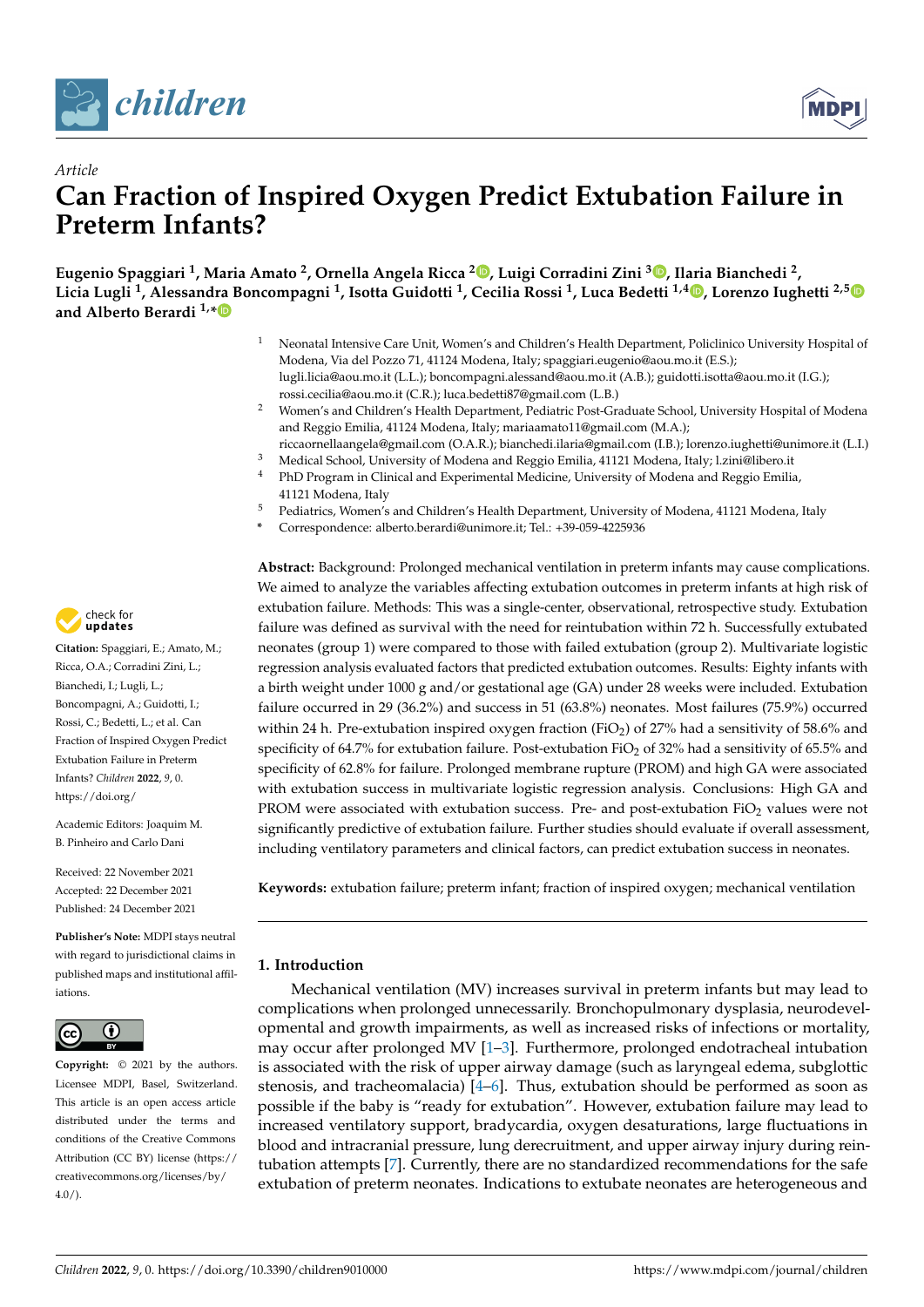may vary across centers [\[8\]](#page-6-2). The timing of extubation often depends on clinical judgment, after taking into account the birth weight (BW), gestational age (GA), ventilator parameters, blood gas analysis, chest X-rays, and breathing tests. However, these clinical variables were singularly shown to have a low predictive value for extubation failure in previous studies [\[9–](#page-6-3)[14\]](#page-6-4). Furthermore, most of these studies addressed neonates with a wide range of GA and BW, although the risk of extubation failure is the highest among preterm neonates with an extremely low GA and BW. The aim of this study is to analyze the predictive factors for extubation failure in a cohort of extremely preterm and/or extremely low birth weight infants.

# **2. Materials and Methods**

This was a retrospective, observational, single-center study carried out at the University Hospital of Modena, Italy. Preterm neonates with a birth weight under 1000 g and/or gestational age under 28 weeks who were admitted to the neonatal intensive care unit (NICU) from 1 December 2010 to 31 December 2019 were enrolled. Data regarding the first extubation attempt were evaluated. Inclusion criteria were intubation in the first 24 h of life and at least 12 h of conventional or high frequency oscillatory mechanical ventilation. Exclusion criteria were intubation after the first 24 h of life, unplanned extubation, outborn neonates, or neonates with major congenital malformations. As per practice at our center, surfactant was administered if the newborn required a fraction of inspired oxygen  $(FiO<sub>2</sub>)$  over 30% or had signs of severe respiratory distress. If the newborn was already intubated, surfactant was administered by endotracheal tube and ventilation was continued. Neonates on non-invasive respiratory support received surfactant by INtubation-SURfactant-Extubation procedure. Newborns were extubated when they were deemed "clinically ready for extubation". This evaluation was usually based on the stability of vital signs, good spontaneous respiratory activity, maximum peak inspiratory pressure under 16 cm  $H_2O$  on conventional ventilation with respiratory support rate under 30 bpm, or mean airway pressure under 10 cm  $H_2O$  on high-frequency oscillatory ventilation. If volume guarantee was used, it was set to 4–6 mL/kg on conventional ventilation and to 1.5–2.5 mL/kg on high-frequency oscillatory ventilation. Intravenous caffeine (20 mg/kg within 60 min before extubation) was administered to all infants before extubation.

After extubation, newborns usually underwent non-invasive respiratory support with nasal continuous positive airway pressure (CPAP) (from 5 to 7, up to 9 cm  $H_2O$ ) or nasal bilevel CPAP (usually high/low pressure from  $9/6$  cm  $H_2O$  up to  $12/8$  cm  $H_2O$ , T-high 1 s, rate 30). Criteria for reintubation were (i) recurrent apnea (4 or more episodes in one hour or >2 episodes of apnea requiring bag and mask ventilation), (ii) respiratory acidosis (pH < 7.2 with  $pCO<sub>2</sub> > 65$  mmHg), or (iii) increased work of breathing associated with an increased need for oxygen support (defined as level of oxygen) to achieve a saturation target of 90–95%. Apnea was defined as cessation of breathing associated with an immediate drop in oxygen saturation and bradycardia.

Data were extracted from the electronic chart "Meta Vision Suite—iMDsoft<sup>®</sup> version 5.46.44". For each case, we collected patient and maternal demographics, as well as the neonatal characteristics at the time of extubation.

Pre-extubation FiO<sub>2</sub> refers to the mean FiO<sub>2</sub> reported during the 2 h prior to the extubation attempt; post-extubation FiO<sub>2</sub> refers to the maximum FiO<sub>2</sub> supplied during the first 24 h after the extubation attempt. According to the main outcome, neonates were divided into two groups: group 1, extubation success and group 2, extubation failure. Extubation that required reintubation within the following 72 h was considered a "failure". The study was approved by the institutional ethics review board (No. 330/2017).

#### *Statistical Analyses*

Statistical analyses were performed by using MedCalc, version 9.3 (MedCalc Software, Ostend, Belgium). Continuous variables were expressed as means  $\pm$  standard deviations or medians and ranges. Categorical data were expressed as percentages. Student's *t*-test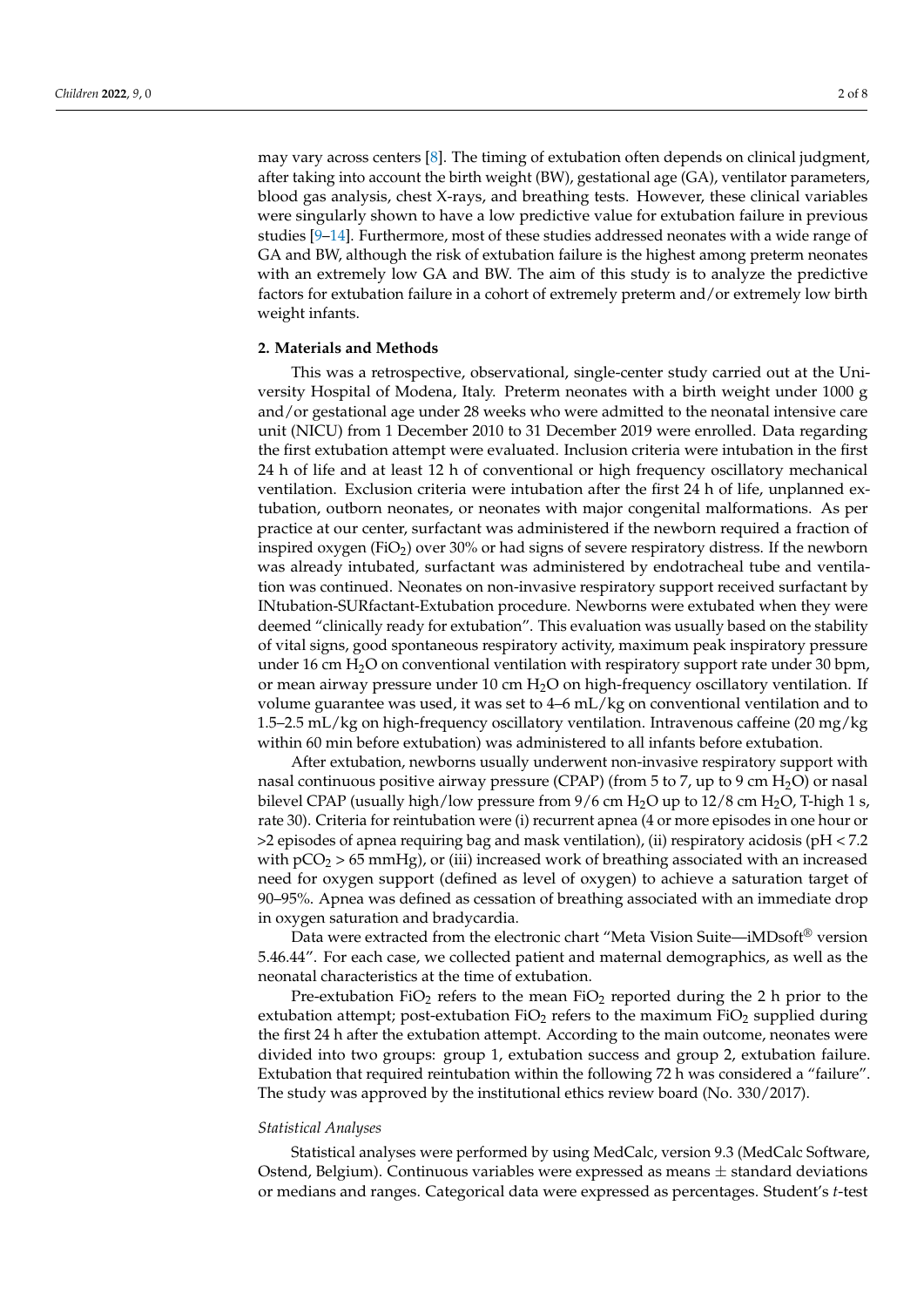and Mann–Whitney rank sum test were used to compare the continuous variables, while the  $\chi^2$  test or Fisher's exact test was used to compare the categorical variables between the threshold for  $\chi^2$ two groups. The area under the receiver operating characteristic curve (AUC) was also calculated. A *p* value  $< 0.05$  was considered as the threshold for statistical significance, while a *p* value  $> 0.05$  and  $< 0.1$  was the indicator of a trend.  $\mathcal{L}^2$  the  $\mathcal{L}^2$  test or  $\mathcal{L}^2$  test or  $\mathcal{L}^2$  test was used to compare the categorical test or  $\mathcal{L}^2$ itiey rain suit test were used to compare the commutations variables, while

Prenatal and postnatal clinical characteristics were evaluated as possible risk factors<br>Prenatal for extubation failure. In order to calculate the median increase of  $FiO<sub>2</sub>$  between preand post-extubation, we created a variable (DeltaFiO<sub>2</sub>). This is the difference between<br>Fi<sup>o</sup> FiO<sub>2</sub> post-extubation and FiO<sub>2</sub> pre-extubation, divided for FiO<sub>2</sub> pre-extubation, finally multiplied by 100. All maternal and neonatal characteristics were included in univariate<br>by the basis of stay criteria = 0.15 and state in the basis of state in the basis of the distance of the basis logistic regression analysis. Subsequently, a multivariate logistic regression model was<br>held we the harita of stational age, pre-exituded were extubation FiO2, post-extubation FiO2, days built on the basis of stepwise selection, with entry criteria =  $0.05$  and stay criteria =  $0.1$ (variables included were: gestational age, pre-extubation  $FiO<sub>2</sub>$ , post-extubation  $FiO<sub>2</sub>$ , days on mechanical ventilation, and prolonged membrane rupture).<br><mark>.</mark>

#### **3. Results**

A total of 276 neonates with a gestational age under 28 weeks and/or birth weight under 1000 g were admitted to the NICU during the study period. The mean gestational age was 25.92 weeks (standard deviation [SD] 1.45). The average weight was 809.98 g (SD 171.67). The flowchart of patients' selection is shown in Figure [1.](#page-2-0)

<span id="page-2-0"></span>

**Figure 1.** Flow chart of study population selection.

Upon 80 infants enrolled in the study, 68 (85%) were intubated in the delivery room according to international newborn life support guidelines [\[15](#page-6-5)[,16\]](#page-6-6), while 12 (15%) were intubated within the first 24 h of life due to apneas or increased work of breathing. All infants received surfactant within the first 24 h of life. Thirty-one out of eighty neonates received one dose of surfactant in the delivery room immediately after intubation.

Extubation failed in 29/80 (36.2%) neonates and was successful in 51/80 (63.8%) neonates. The reasons for extubation failure were recurrent apneas (31%) or increased work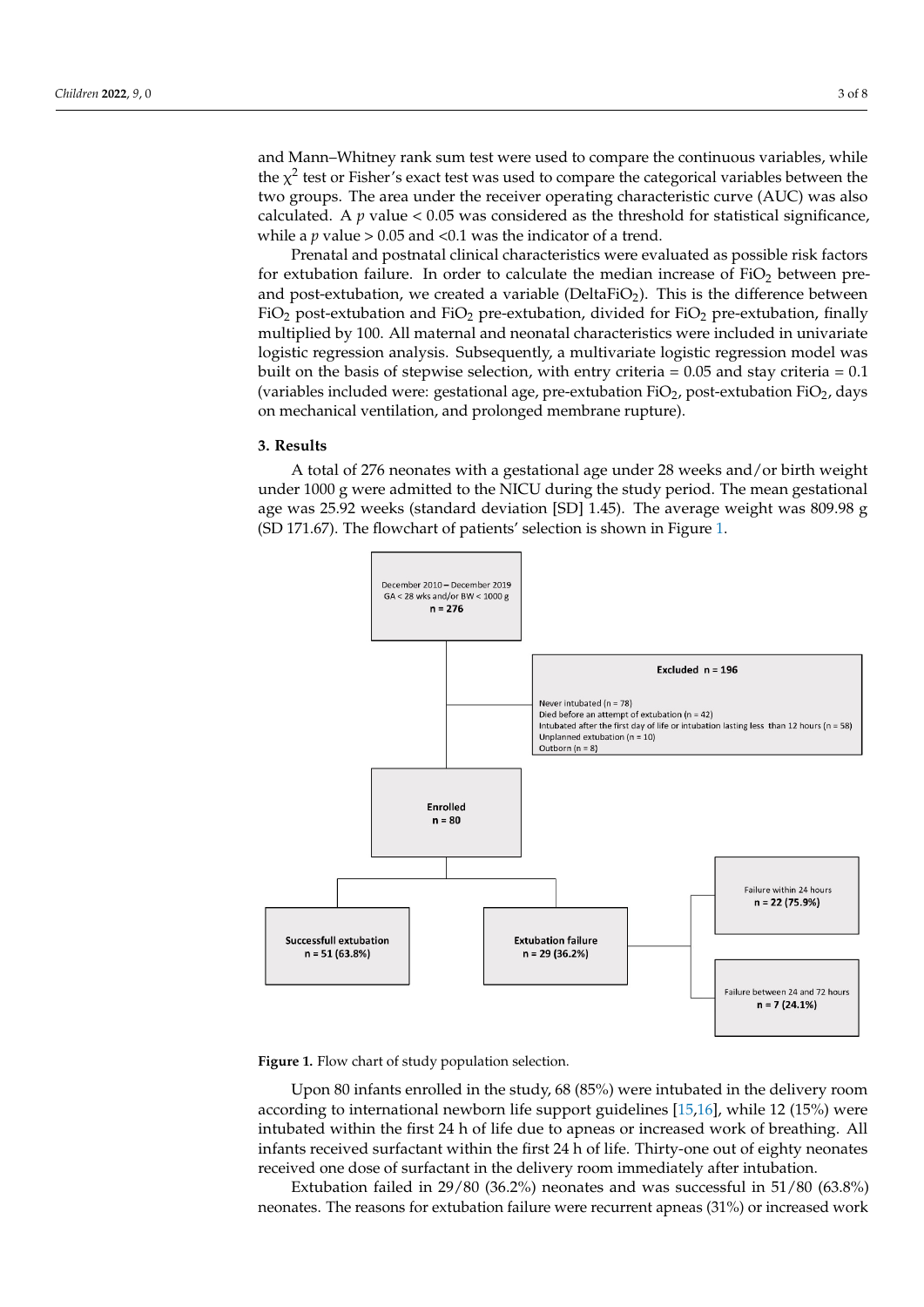of breathing associated with an increased need for oxygen support (69%). Most failures (75.9%) occurred within 24 h. A comparison of the maternal and neonatal characteristics between infants in group 1 and group 2 is shown in Table [1.](#page-3-0)

<span id="page-3-0"></span>**Table 1.** Maternal demographics and neonatal characteristics.

|                                                          | <b>Success</b><br>(Group 1)<br>$n = 51$ | <b>Missing</b><br>Cases.<br>$\mathbf n$ | Failure<br>(Group 2)<br>$n = 29$ | Missing<br>Cases.<br>n   | Total <sup>§</sup> | $p^{\S}$ |
|----------------------------------------------------------|-----------------------------------------|-----------------------------------------|----------------------------------|--------------------------|--------------------|----------|
| Full course of prenatal steroids, n (%)                  | 29 (56.86)                              | 17                                      | 20 (68.96)                       | 6                        | 49 (85.96)         | 0.48     |
| Prolonged membrane rupture $> 18$ h, n (%)               | 21 (41.17)                              | $\overline{\phantom{m}}$                | 2(6.89)                          | $\overline{\phantom{a}}$ | 23 (28.75)         | < 0.01   |
| Histological chorioamnionitis or funisitis, n (%)        | 25(49.01)                               |                                         | 11(37.93)                        |                          | 36 (45.00)         | 0.34     |
| Male sex, $n$ $\frac{\%}{\%}$                            | 31 (60.78)                              |                                         | 20 (68.96)                       |                          | 51 (63.75)         | 0.46     |
| Small for gestational age, $n$ (%)                       | 3(5.88)                                 | $\overline{\phantom{0}}$                | 2(6.89)                          |                          | 5(6.25)            | 0.86     |
| Median birth weight, g (IQR)                             | 825 (700-937)                           |                                         | 754 (635-940)                    |                          | 807 (670-938)      | 0.15     |
| Median gestational age, wks (IQR)                        | $26(25-27)$                             |                                         | $26(25-27)$                      | $\overline{\phantom{0}}$ | $26(25-27)$        | 0.09     |
| Median 5 min apgar score (IQR)                           | $7(5-8)$                                |                                         | $7(6-8)$                         |                          | $7(5.5-8)$         | 0.27     |
| Patent ductus arteriosus, n (%)                          | 37 (72.54)                              | 6                                       | 23(79.31)                        | 3                        | 60 (84.50)         | 0.77     |
| Median days of life at first extubation (IQR)            | $2(1-6)$                                |                                         | $2(1-6)$                         |                          | $2(1-6)$           | 0.90     |
| Postnatal pre-extubation steroids, n (%)                 | 4(7.84)                                 |                                         | 5(17.24)                         |                          | 9(11.25)           | 0.21     |
| Median pre-extubation $FiO2$ (IQR)                       | $25(22-28)$                             |                                         | $27(25-31)$                      |                          | $26(22-28)$        | 0.01     |
| Median post-extubation FiO <sub>2</sub> (IQR)            | $30(27-35)$                             | $\overline{\phantom{a}}$                | $35(30-39)$                      | $\overline{\phantom{a}}$ | $28(26.7-35.0)$    | 0.05     |
| DeltaFi $O_2$ (IQR)                                      | $20(4.8-42.9)$                          |                                         | $12.9(0-38.5)$                   |                          | $20(0-40)$         | 0.50     |
| O2 at 36 weeks of gestational age, n (%)                 | 11(21.56)                               | 8                                       | 7(24.13)                         | 5.                       | 18 (26.86)         | 0.75     |
| ROP at discharge from hospital, n (%)                    | 6(11.76)                                | 7                                       | 3(10.34)                         | 5                        | 9(13.23)           | 0.90     |
| Median days on mechanical ventilation $\mathbb{I}$ (IQR) | $6(2-10)$                               |                                         | $12(8-19)$                       |                          | $8(4-13)$          | < 0.01   |
| In-hospital mortality, $n$ (%)                           | 9(17.64)                                |                                         | 5(17.24)                         |                          | 14 (17.50)         | 0.96     |

FiO<sub>2</sub>—fraction of inspired oxygen; g—grams; IQR—interquartile range; ROP—retinopathy of prematurity; wks—weeks. § Total and significance calculated excluding missing cases. <sup>¶</sup> Median days on mechanical ventilation are referred to the entire duration of the hospitalization.

On comparing the two groups, there were significant differences in the frequency of prolonged membrane rupture (PROM), median pre-extubation  $FiO<sub>2</sub>$ , and median days of mechanical ventilation. Median post-extubation  $FiO<sub>2</sub>$  was higher in infants with extubation failure (*p* 0.05). Additionally, extubation failure increased by 5% for each additional day of mechanical ventilation.

The prediction of  $FiO<sub>2</sub>$  for extubation failure was investigated, and all  $FiO<sub>2</sub>$  values were analyzed. The best pre-extubation  $FiO<sub>2</sub>$  cut-off value was 27%, with a sensitivity of 58.6% and a specificity of 64.7%; this value correctly predicted 62.5% of extubation failures, and the AUC was 0.68. The best post-extubation  $FiO<sub>2</sub>$  cut-off value was 32%, with a sensitivity of 65.5% and a specificity of 62.8%; this value correctly predicted 63.8% of extubation failures, and the AUC was 0.63. DeltaFiO2 was assessed: the median percentage increase in FiO<sub>2</sub> was  $+20.0$  (interquartile range (IQR) 4.8–42.9) when an extubation was successful, and  $+12.9$  (IQR 0-38.5) when an extubation failed ( $p = 0.5$ ).

In multivariate logistic regression analysis, only the absence of PROM and low GA were significantly associated with extubation success (AUC 0.81, *p* < 0.01). The risk of extubation failure decreased by 27% for each additional week of gestational age (Table [2\)](#page-4-0).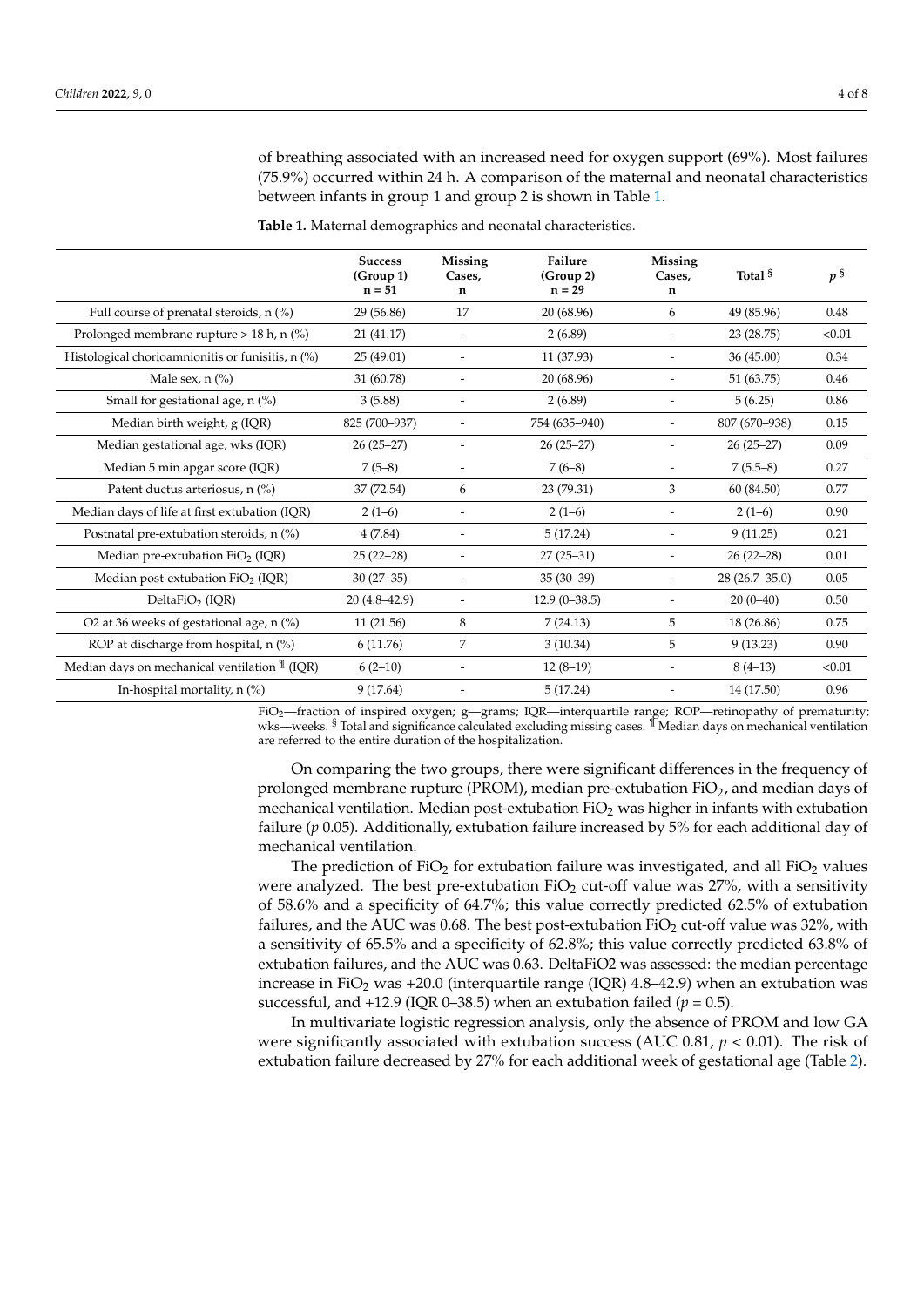|                                  | <b>Odds Ratio</b> | 95% Confidence Intervals |       |
|----------------------------------|-------------------|--------------------------|-------|
| Median gestational age           | 0.67              | $0.47 - 0.97$            | 0.03  |
| Prolonged membrane rupture >18 h | 0.06              | $0.01 - 0.39$            | <0.01 |
| Median pre-extubation $FiO2$     | 1.09              | $1.00 - 1.20$            | 0.06  |
|                                  |                   |                          |       |

<span id="page-4-0"></span>**Table 2.** Multivariate logistic regression analysis of significant variables.

FiO<sub>2</sub>—fraction of inspired oxygen. Odds ratios are related to extubation failure. Odds ratio are related to extubation failure.

# **4. Discussion**

Assessing the parameters predictive of successful extubation is pivotal for improving the outcomes of neonates with a low GA and BW since prolonged mechanical ventilation is associated with a high risk of complications in this group [\[17,](#page-6-7)[18\]](#page-6-8).

Unlike most previous studies which evaluated infants with GA and BW ranging from 25 to 33 weeks and from 690 g to 1900 g, respectively  $[9-12]$  $[9-12]$ , our study evaluated a very selected population of neonates with an extremely low BW and GA who have the highest risk of extubation failure. The successful extubation rate was 63.8%, which is consistent with those reported by previous studies, ranging from 50% to 73% [\[9](#page-6-3)[–12\]](#page-6-9). However, it is difficult to compare studies that differ in terms of the analyzed population and definition of successful extubation. We used the cut-off value of 72 h for defining extubation failure as suggested in a recent review [\[18\]](#page-6-8). Indeed, in our opinion, 72 h is a sufficient period to establish if the newborn is able to breathe autonomously. Beyond this time frame, additional factors affecting breathing may arise in the first days of life (that is, infections, excessive changes in body weight, hemodynamic changes due to patent ductus arteriosus).

We found that PROM was strongly associated with successful extubation. This finding is consistent with those of previous studies [\[9,](#page-6-3)[19\]](#page-6-10), although the investigators do not mention the possible causes of this association. Moreover, PROM is associated with histological chorioamnionitis in 40–70% of patients at lower gestational ages [\[19,](#page-6-10)[20\]](#page-6-11). Chorioamnionitis can both injure and mature the fetal lung; some studies argue that chorioamnionitis may result in early lung maturation by decreasing the severity of respiratory distress syndrome thanks to increased surfactant production and decreased pro-inflammatory mediators in the fetal airways [\[21\]](#page-6-12). However, unexpectedly, we could not confirm an association between chorioamnionitis and successful extubation. Unknown factors triggered by PROM may affect lung maturation independently from chorioamnionitis, and this finding deserves additional investigation.

Previous studies [\[9,](#page-6-3)[22\]](#page-6-13) have reported an association between a low GA and BW and extubation failure. In our study, no association was found with BW, but a low GA was significantly associated with extubation failure in multivariate analysis. Although the cause for this discrepancy is unclear, GA likely reflects the degree of development of the infant's lung and breathing pattern better than BW. Our findings are consistent with those of a recent study that examined successful extubation in neonates with an extremely low BW and GA undergoing high-frequency oscillatory ventilation [\[23\]](#page-6-14).

In our study, pre- and post-extubation  $FiO<sub>2</sub>$  values were higher in infants with extubation failure, although only pre-extubation  $FiO<sub>2</sub>$  was significantly different between the two groups. However, it was not significantly associated with extubation failure in multivariate logistic regression analysis. These findings are consistent with those in existing literature [\[9](#page-6-3)[,10](#page-6-15)[,22\]](#page-6-13). A previous report [\[24\]](#page-6-16), which focused on extremely low birth weight (ELBW) neonates, did not find a significant association between the FiO<sub>2</sub> value and extubation failure, although median pre- and post-extubation  $FiO<sub>2</sub>$  values were higher in infants with extubation failure.

There is wide variability in the  $FiO<sub>2</sub>$  cut-off values used to predict extubation failure, although a median FiO<sub>2</sub> cut-off value of  $35\%$  was considered an extubation criterion in a recent review [\[22\]](#page-6-13). We could not identify any pre- or post-extubation  $FiO<sub>2</sub>$  cut-off values that were highly predictive of extubation failure. Fi $O_2$  values increased from pre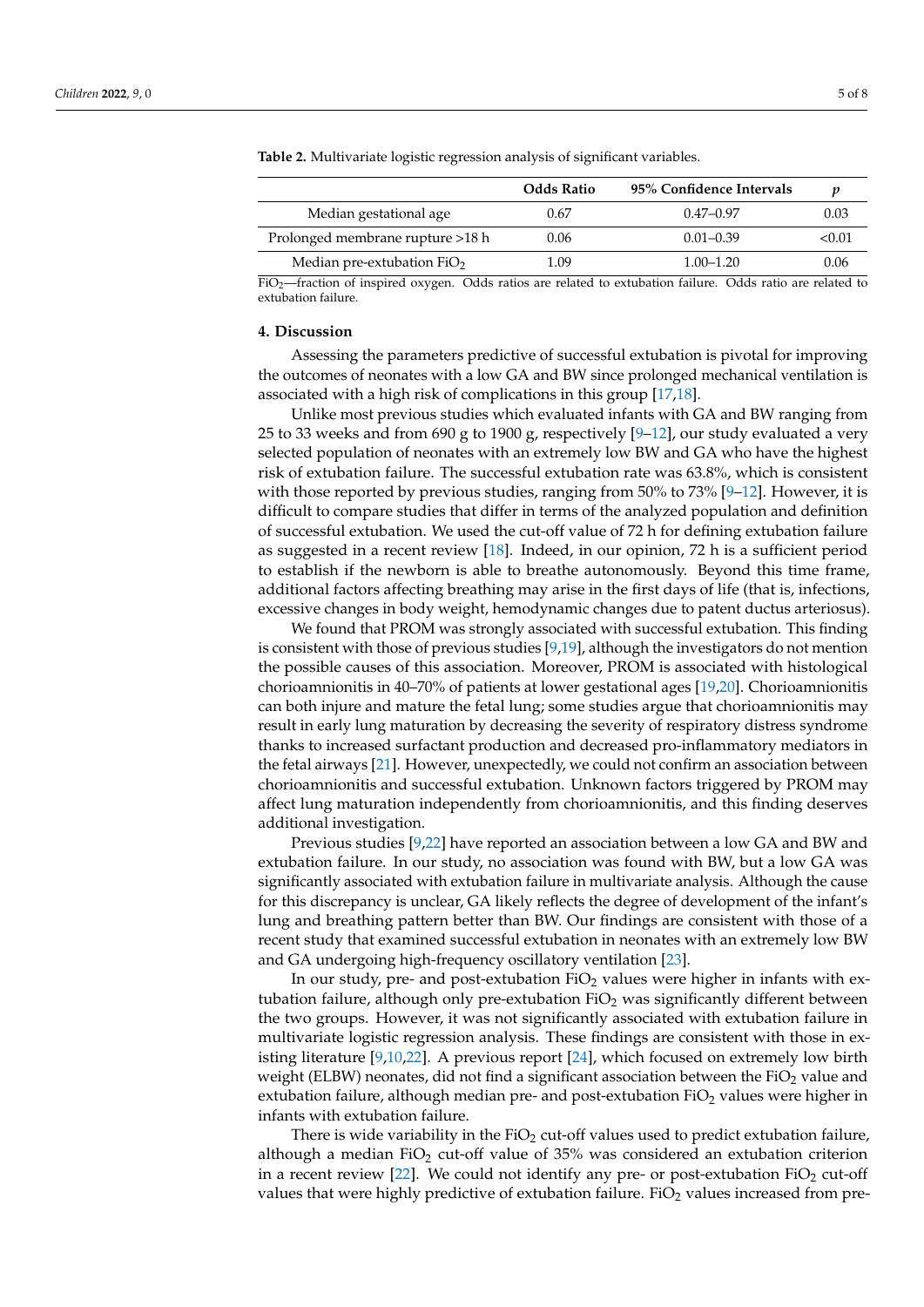to post-extubation in both the failure and successful extubation groups. The amount of increase in FiO<sub>2</sub> values was similar in both groups. These findings suggest that  $FiO<sub>2</sub>$ alone is not sufficient for the decision-making process of extubation. Additional factors (that is, lung derecruitment, high airway resistance, recurrent apnea, respiratory muscle weakness, insufficient respiratory effort, hemodynamic instability) may affect the rate of extubation failure [\[11\]](#page-6-17). Identifying whether an infant is "ready for extubation" requires an overall assessment of the infant's clinical condition rather than an evaluation of individual parameters. For example, spontaneous breathing test, post-extubation respiratory severity score, extubation success calculator, and lung ultrasound could also be used [\[25](#page-6-18)[–29\]](#page-6-19).

This study has a number of limitations. Firstly, this was an observational, retrospective study, and we were unable to collect detailed data on all respiratory and clinical parameters at the time of extubation (such as mean airway pressure, peak inspiratory pressure, oxygen index,  $pH$ , and  $pCO<sub>2</sub>$ ). Furthermore, information about the timing of prenatal steroids was sometimes missing, which did not allow us to assess whether steroids had been given many weeks prior to delivery, thus decreasing the effectiveness [\[30](#page-7-0)[,31\]](#page-7-1). Further factors (such as patent ductus arteriosus treatment) that were not investigated in this study could have affected extubation failure. Data collection in this study concern a 9-year period, and substantial changes in the management of preterm neonates may have occurred during this period, affecting the extubation outcomes. Finally, the sample size in this study was relatively small, potentially affecting the statistical significance of some results.

#### **5. Conclusions**

This study investigated a selected population of infants at high risk of extubation failure. PROM and GA were found to be the significant predictive factors for successful extubation. Although higher pre-extubation  $FiO<sub>2</sub>$  values were associated with failure, single FiO<sub>2</sub> cut-off values demonstrated low sensitivity and specificity. Further studies are needed to evaluate if overall clinical assessment rather than single factors is more useful to guide extubation in neonates.

**Author Contributions:** Conceptualization, E.S. and A.B. (Alberto Berardi); methodology, E.S. and A.B. (Alberto Berardi); data curation, L.C.Z. and I.B.; writing—original draft preparation, M.A., O.A.R., C.R. and L.B.; writing—review and editing L.L., A.B. (Alessandra Boncompagni) and I.G.; supervision, A.B. (Alberto Berardi) and L.I. All authors have read and agreed to the published version of the manuscript.

**Funding:** This research received no external funding.

**Institutional Review Board Statement:** The study was conducted according to the guidelines of the Declaration of Helsinki and approved by the Ethics Committee Area Vasta Emilia Nord (protocol code 330/2017, date of approval 7 November 2017).

**Informed Consent Statement:** Patient consent was waived due to the retrospective nature of the study as in accordance with Ethics Committee Area Vasta Emilia Nord.

**Data Availability Statement:** Data are available upon request to the corresponding author.

**Conflicts of Interest:** The authors declare no conflict of interest.

### **References**

- <span id="page-5-0"></span>1. Walsh, M.C.; Morris, B.H.; Wrage, L.A.; Vohr, B.R.; Poole, W.K.; Tyson, J.E.; Wright, L.L.; Ehrenkranz, R.A.; Stoll, B.R.; Fanaroff, A.A. Extremely low birthweight neonates with protracted ventilation: Mortality and 18-month neurodevelopmental outcomes. *J. Pediatr.* **2005**, *146*, 798–804. [\[CrossRef\]](http://doi.org/10.1016/j.jpeds.2005.01.047) [\[PubMed\]](http://www.ncbi.nlm.nih.gov/pubmed/15973322)
- 2. Escobar, V.; Soares, D.S.; Kreling, J.; Ferrari, L.S.L.; Felcar, J.M.; Camillo, C.A.M.; Probst, V.S. Influence of time under mechanical ventilation on bronchopulmonary dysplasia severity in extremely preterm infants: A pilot study. *BMC Pediatr.* **2020**, *20*, 241. [\[CrossRef\]](http://doi.org/10.1186/s12887-020-02129-2) [\[PubMed\]](http://www.ncbi.nlm.nih.gov/pubmed/32438923)
- <span id="page-5-1"></span>3. Bose, C.L.; Laughon, M.M.; Allred, E.N.; O'Shea, T.M.; Van Marter, L.J.; Ehrenkranz, R.A.; Fichorova, R.N.; Leviton, A. Systemic inflammation associated with mechanical ventilation among extremely preterm infants. *Cytokine* **2013**, *61*, 315–322. [\[CrossRef\]](http://doi.org/10.1016/j.cyto.2012.10.014)
- <span id="page-5-2"></span>4. Bauman, N.M.; Benjamin, B. Subglottic ductal cysts in the preterm infant: Association with laryngeal intubation trauma. *Ann. Otol. Rhinol. Laryngol.* **1995**, *104*, 963–968. [\[CrossRef\]](http://doi.org/10.1177/000348949510401209)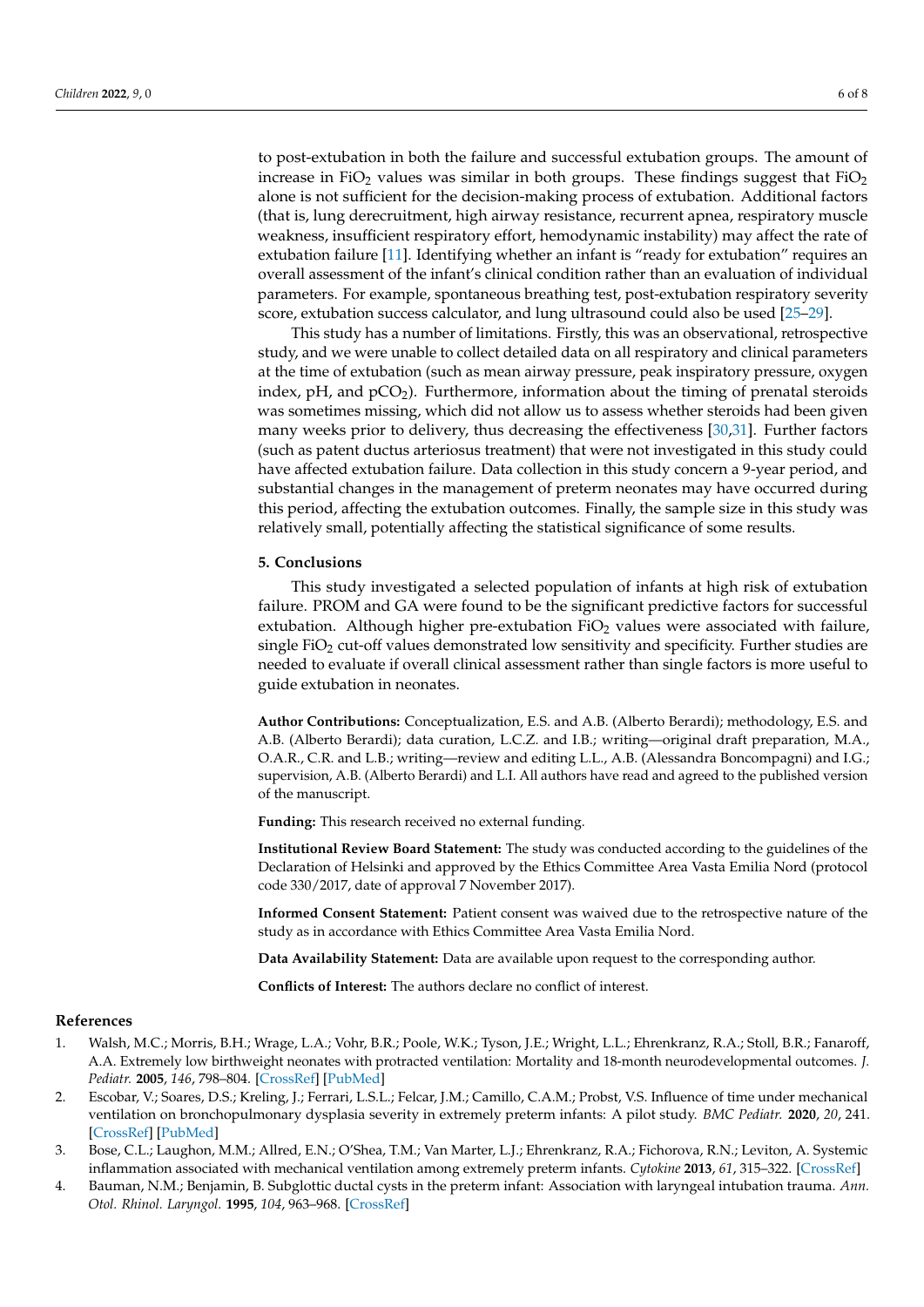- 5. Da Silva, O.; Stevens, D. Complications of airway management in very-low-birth-weight infants. *Biol. Neonate* **1999**, *75*, 40–45. [\[CrossRef\]](http://doi.org/10.1159/000014075) [\[PubMed\]](http://www.ncbi.nlm.nih.gov/pubmed/9831682)
- <span id="page-6-0"></span>6. Jensen, E.A.; DeMauro, S.B.; Kornhauser, M.; Aghai, Z.H.; Greenspan, J.S.; Dysart, K.C. Effects of Multiple Ventilation Courses and Duration of Mechanical Ventilation on Respiratory Outcomes in Extremely Low-Birth-Weight Infants. *JAMA Pediatr.* **2015**, *169*, 1011–1017. [\[CrossRef\]](http://doi.org/10.1001/jamapediatrics.2015.2401)
- <span id="page-6-1"></span>7. Sant'Anna, G.M.; Keszler, M. Weaning infants from mechanical ventilation. *Clin. Perinatol.* **2012**, *39*, 543–562. [\[CrossRef\]](http://doi.org/10.1016/j.clp.2012.06.003)
- <span id="page-6-2"></span>8. Mukerji, A.; Razak, A.; Aggarwal, A.; Jacobi, E.; Musa, M.; Alwahab, Z.; Baier, J.; Narvey, M.; Shah, P.S. Early versus delayed extubation in extremely preterm neonates: A retrospective cohort study. *J. Perinatol.* **2020**, *40*, 118–123. [\[CrossRef\]](http://doi.org/10.1038/s41372-019-0495-6)
- <span id="page-6-3"></span>9. Chawla, S.; Natarajan, G.; Shankaran, S.; Carper, B.; Brion, L.P.; Keszler, M.; Carlo, W.A.; Ambalavanan, N.; Gantz, M.Z.; Das, A.; et al. Markers of Successful Extubation in Extremely Preterm Infants, and Morbidity After Failed Extubation. *J. Pediatr.* **2017**, *189*, 113–119. [\[CrossRef\]](http://doi.org/10.1016/j.jpeds.2017.04.050)
- <span id="page-6-15"></span>10. Gupta, D.; Greenberg, R.G.; Sharma, A.; Natarajan, G.; Cotten, M.; Thomas, R.; Chawla, S. A predictive model for extubation readiness in extremely preterm infants. *J. Perinatol.* **2019**, *39*, 1663–1669. [\[CrossRef\]](http://doi.org/10.1038/s41372-019-0475-x)
- <span id="page-6-17"></span>11. Shalish, W.; Kanbar, L.J.; Rao, S.; Robles-Rubio, C.A.; Kovacs, L.; Chawla, S.; Keszler, M.; Precup, D.; Brown, K.; Kearney, R.E.; et al. Prediction of Extubation readiness in extremely preterm infants by the automated analysis of cardiorespiratory behavior: Study protocol. *BMC Pediatr.* **2017**, *17*, 167. [\[CrossRef\]](http://doi.org/10.1186/s12887-017-0911-z)
- <span id="page-6-9"></span>12. Shalish, W.; Latremouille, S.; Papenburg, J.; Sant'Anna, G.M. Predictors of extubation readiness in preterm infants: A systematic review and meta-analysis. *Arch. Dis. Child. Fetal Neonatal Ed.* **2019**, *104*, F89–F97. [\[CrossRef\]](http://doi.org/10.1136/archdischild-2017-313878)
- 13. Kamlin, C.O.; Davis, P.G.; Morley, C.J. Predicting successful extubation of very low birthweight infants. *Arch. Dis. Child. Fetal Neonatal Ed.* **2006**, *91*, F180–F183. [\[CrossRef\]](http://doi.org/10.1136/adc.2005.081083)
- <span id="page-6-4"></span>14. Chawla, S.; Natarajan, G.; Gelmini, M.; Kazzi, S.N. Role of spontaneous breathing trial in predicting successful extubation in premature infants. *Pediatr. Pulmonol.* **2013**, *48*, 443–448. [\[CrossRef\]](http://doi.org/10.1002/ppul.22623)
- <span id="page-6-5"></span>15. Kattwinkel, J.; Perlman, J.M.; Aziz, K.; Colby, C.; Fairchild, K.; Gallagher, J.; Hazinski, M.F.; Halamek, L.P.; Kumar, P.; Little, G.; et al. Part 15: Neonatal resuscitation: 2010 American Heart Association Guidelines for Cardiopulmonary Resuscitation and Emergency Cardiovascular Care. *Circulation* **2010**, *122* (Suppl. S3), S909–S919. [\[CrossRef\]](http://doi.org/10.1161/CIRCULATIONAHA.110.971119)
- <span id="page-6-6"></span>16. Wyckoff, M.H.; Aziz, K.; Escobedo, M.B.; Kapadia, V.S.; Kattwinkel, J.; Perlman, J.M.; Simon, W.M.; Weiner, G.M.; Zaichkin, J.G. Part 13: Neonatal Resuscitation: 2015 American Heart Association Guidelines Update for Cardiopulmonary Resuscitation and Emergency Cardiovascular Care. *Circulation* **2015**, *132* (Suppl. S2), S543–S560. [\[CrossRef\]](http://doi.org/10.1161/CIR.0000000000000267) [\[PubMed\]](http://www.ncbi.nlm.nih.gov/pubmed/26473001)
- <span id="page-6-7"></span>17. Hermeto, F.; Martins, B.M.; Ramos, J.R.; Bhering, C.A.; Sant'Anna, G.M. Incidence and main risk factors associated with extubation failure in newborns with birth weight < 1250 grams. *J. Pediatr.* **2009**, *85*, 397–402.
- <span id="page-6-8"></span>18. Giaccone, A.; Jensen, E.; Davis, P.; Schmidt, B. Definitions of extubation success in very premature infants: A systematic review. *Arch. Dis. Child. Fetal Neonatal Ed.* **2014**, *99*, F124–F127. [\[CrossRef\]](http://doi.org/10.1136/archdischild-2013-304896)
- <span id="page-6-10"></span>19. Garcia-de la Torre, J.I.; Delgado-Rosas, A.; Gonzélez-Cantú, G. Frecuencia de corioamnionitis histológica en pacientes con ruptura prematura de membranas—Histologic chorioamnionitis prevalence in patients with premature rupture membranes. *Ginecol. Obstet. Mex.* **2014**, *82*, 791–795. [\[PubMed\]](http://www.ncbi.nlm.nih.gov/pubmed/25826963)
- <span id="page-6-11"></span>20. Tita, A.T.; Andrews, W.W. Diagnosis and management of clinical chorioamnionitis. *Clin. Perinatol.* **2010**, *37*, 339–354. [\[CrossRef\]](http://doi.org/10.1016/j.clp.2010.02.003)
- <span id="page-6-12"></span>21. Jobe, A.H. Effects of chorioamnionitis on the fetal lung. *Clin. Perinatol.* **2012**, *39*, 441–457. [\[CrossRef\]](http://doi.org/10.1016/j.clp.2012.06.010)
- <span id="page-6-13"></span>22. Manley, B.J.; Doyle, L.W.; Owen, L.S.; Davis, P.G. Extubating Extremely Preterm Infants: Predictors of Success and Outcomes following Failure. *J. Pediatr.* **2016**, *173*, 45–49. [\[CrossRef\]](http://doi.org/10.1016/j.jpeds.2016.02.016)
- <span id="page-6-14"></span>23. Tana, M.; Lio, A.; Tirone, C.; Aurilia, C.; Tiberi, E.; Serrao, F.; Purcaro, V.; Corsello, M.; Catenazzi, P.; D'Andrea, V.; et al. Extubation from high-frequency oscillatory ventilation in extremely low birth weight infants: A prospective observational study. *BMJ Paediatr. Open* **2018**, *2*, e000350. [\[CrossRef\]](http://doi.org/10.1136/bmjpo-2018-000350)
- <span id="page-6-16"></span>24. Wang, S.H.; Liou, J.Y.; Chen, C.Y.; Chou, H.C.; Hsieh, W.S.; Tsao, P.N. Risk Factors for Extubation Failure in Extremely Low Birth Weight Infants. *Pediatr. Neonatol.* **2017**, *58*, 145–150. [\[CrossRef\]](http://doi.org/10.1016/j.pedneo.2016.01.006) [\[PubMed\]](http://www.ncbi.nlm.nih.gov/pubmed/27349301)
- <span id="page-6-18"></span>25. Robles-Rubio, C.A.; Kaczmarek, J.; Chawla, S.; Kovacs, L.; Brown, K.A.; Kearney, R.E.; Anna, G.M.S. Automated analysis of respiratory behavior in extremely preterm infants and extubation readiness. *Pediatr. Pulmonol.* **2015**, *50*, 479–486. [\[CrossRef\]](http://doi.org/10.1002/ppul.23151) [\[PubMed\]](http://www.ncbi.nlm.nih.gov/pubmed/25603969)
- 26. Veness-Meehan, K.A.; Richter, S.; Davis, J.M. Pulmonary function testing prior to extubation in infants with respiratory distress syndrome. *Pediatr. Pulmonol.* **1990**, *9*, 2–6. [\[CrossRef\]](http://doi.org/10.1002/ppul.1950090103)
- 27. Balsan, M.J.; Jones, J.G.; Watchko, J.F.; Guthrie, R.D. Measurements of pulmonary mechanics prior to the elective extubation of neonates. *Pediatr. Pulmonol.* **1990**, *9*, 238–243. [\[CrossRef\]](http://doi.org/10.1002/ppul.1950090409)
- 28. Shalish, W.; Kanbar, L.; Kovacs, L.; Chawla, S.; Keszler, M.; Rao, S.; Latremouille, S.; Precup, D.; Brown, K.; Kearney, R.E.; et al. Assessment of Extubation Readiness Using Spontaneous Breathing Trials in Extremely Preterm Neonates. *JAMA Pediatr.* **2020**, *174*, 178–185. [\[CrossRef\]](http://doi.org/10.1001/jamapediatrics.2019.4868)
- <span id="page-6-19"></span>29. Gillespie, L.M.; White, S.D.; Sinha, S.K.; Donn, S.M. Usefulness of the minute ventilation test in predicting successful extubation in newborn infants: A randomized controlled trial. *J. Perinatol.* **2003**, *23*, 205–207. [\[CrossRef\]](http://doi.org/10.1038/sj.jp.7210886)